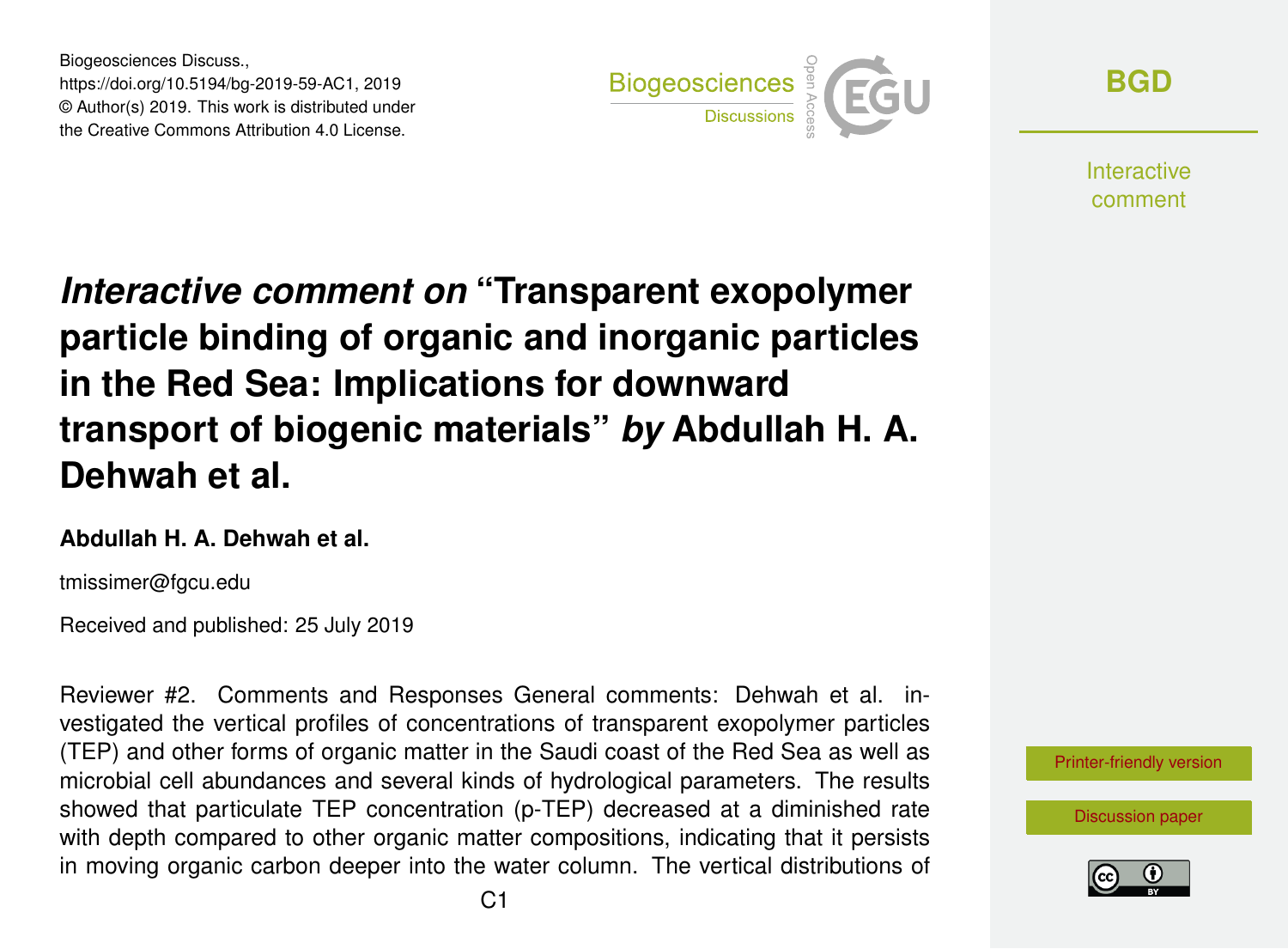diverse organic matter compositions, the relationships between TEP and microbes, and the microbial impacts on organic carbon transport into the ocean are indeed worth studying. However, I am not convinced for its publication in BG with the current form. My major concerns are shown below. Response: We agree with the description of the paper content. We will address the issues the reviewer has raised. 1. Many paragraphs need to be re-written for a clear logic. The results section needs to be re-organized to focus on main/important findings. Response: We will try to do so, but are unsure on what reorganization the reviewer is suggesting. 2. The uses of algae, picoplankton, cyanobacteria, and Prochlorococcus are completely confusing, making this manuscript hard to understand. Response: We do not agree. Another reviewer has not raised this issue and other members of our faculty of marine science believe that it is quite clear. 3. The analysis is too simple and the conclusions are too speculative only based on regression analysis. Response: It is most difficult to respond to this comment in that the reviewer makes no suggestions regarding what statistical approaches we should use. We have added some additional statistical analysis including multi-variant analysis and ANOVA. The results have confirmed what we found in the various regression analyses made. We have added the spreadsheet with the detailed analyses to the Supplemental Information File. Specific comments: Lines 54 to 56: What's the meaning of "biomass"? particulate organic material or bacteria? Hard to understand. Response: We do not understand what the reviewer is suggesting. The sentence appears quite clear to us. Lines 91 to 94: This paragraph should be incorporated into the next paragraph. Response: We added the single sentence paragraph to the beginning of the next paragraph. Lines 110 to 113: The compiled data were published already? If yes, citations need to be added. If not, use the data as new data. Response: The references have been added. Line 121: Where is the site D? not shown in Fig 1. Response: The location of site D has been added to Figure 1. Lines 136 to 140: This paragraph should be incorporated into the previous sensors part. Response: We do not agree. The paragraph must stand along so that the English is correct. Long paragraphs with multiple subjects are not desirable.

#### **[BGD](https://www.biogeosciences-discuss.net/)**

Interactive comment

[Printer-friendly version](https://www.biogeosciences-discuss.net/bg-2019-59/bg-2019-59-AC1-print.pdf)

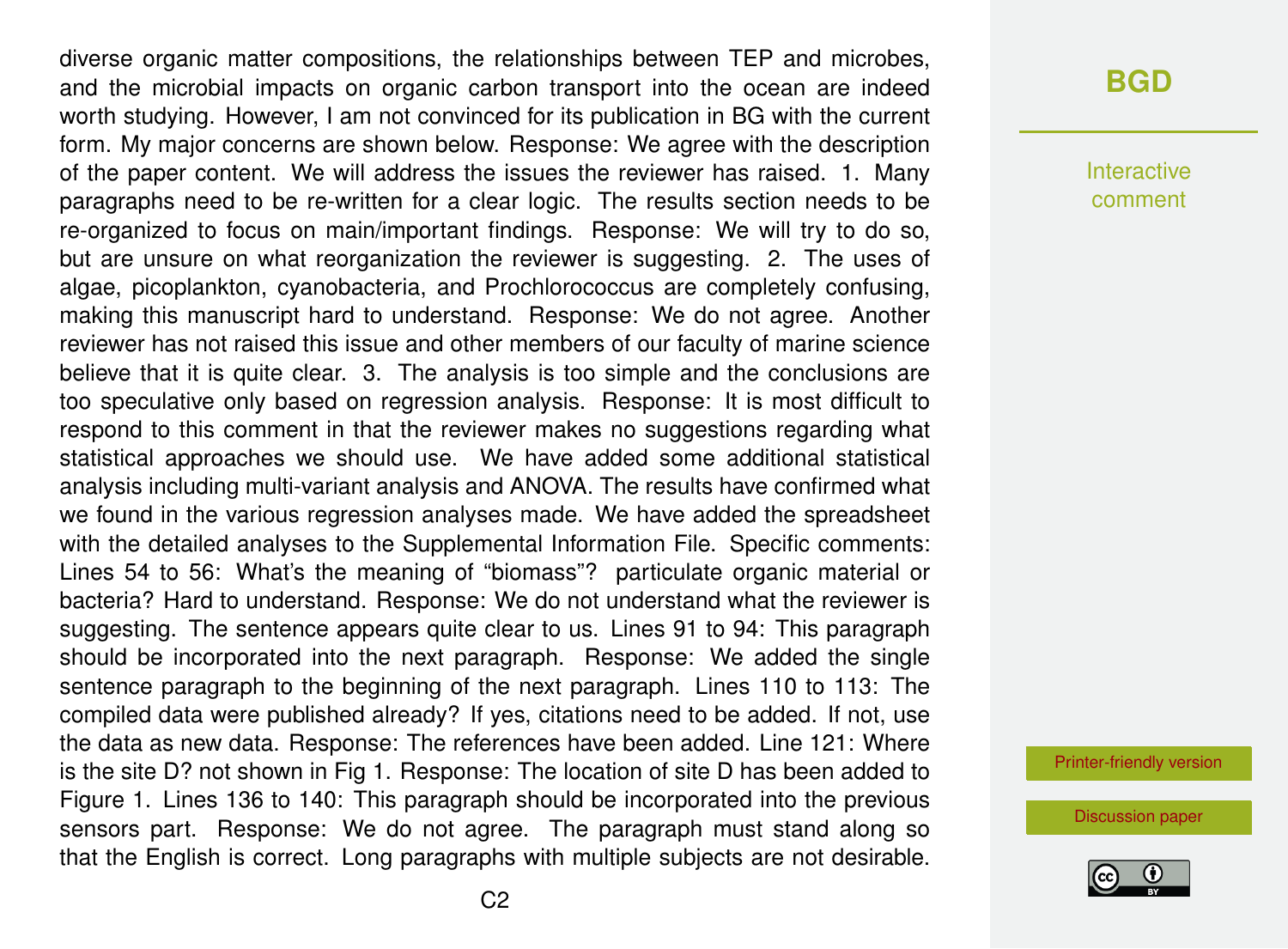Lines 144 to 147: This paragraph should be incorporated into the next paragraph. Response: We have merged the paragraphs as suggested. Lines 146 to 147: delete. Response: We edited the paragraph to remove the redundancy. Lines 148 to 149: This sentence should be placed before "Algal cell counting. . ...". Response: Additional editing was done on the paragraph. Lines 151 to 152: This sentence should be placed in the next paragraph of bacteria counting. Response: Additional editing was done on the paragraph. Lines 156 to157: The use of algae, cyanobacteria, Prochlorococcus, and pico/nanoplankton is very confusing! Cyanobacteria include Prochlorococcus and Synechococcus; picoplankton include cyanobacteria and pico-eukaryotes. Algae include cyanobacteria here? These confusions need to be clarified throughout the manuscript. Response: We restructured the sentence to note that cyanobacteria are not algae. Lines 191 to 192: The size ranges were repeated in the introduction section. Delete here. Response: The sentence was repeated. Line 231: This part is too long and wordy. The authors should emphasize the key points related to the conclusions. Response: We do not agree. The change in the slope at 115 m shows the possible presence of two water masses which requires us to carefully describe the profile conditions. We added minor text at the end of the halocline description. Lines 283 and 366: Descriptions of the two sections are very confusing. Please see my comment above. Response: We added site D to the text, otherwise the text is clear. Line 285: the sum of what? Response: As stated, the sum of the total algae and cyanobacteria. Line 286: Cyanobacterial abundances are not shown in Table 1. Response: We corrected the heading to show it as Total Algae and Cyanobacteria in Table 1. Lines 348 and 389 to 392: Which samples are offshore samples and which are nearshore samples? clarify. Response: We clarified by adding a reference to Table 1 in the first sentence of the paragraph. Line 364: Discussion section included many results descriptions and needs to be reorganized to focus on the deep discussion. Response: We do not agree that all of the text should be on the deep water profile. We are not sure why the reviewer is suggesting these changes which are not defined. Lines 396 to 401, 405 to 405, 437 to 439, and 454 to 458: too speculative! There is no

### **[BGD](https://www.biogeosciences-discuss.net/)**

Interactive comment

[Printer-friendly version](https://www.biogeosciences-discuss.net/bg-2019-59/bg-2019-59-AC1-print.pdf)

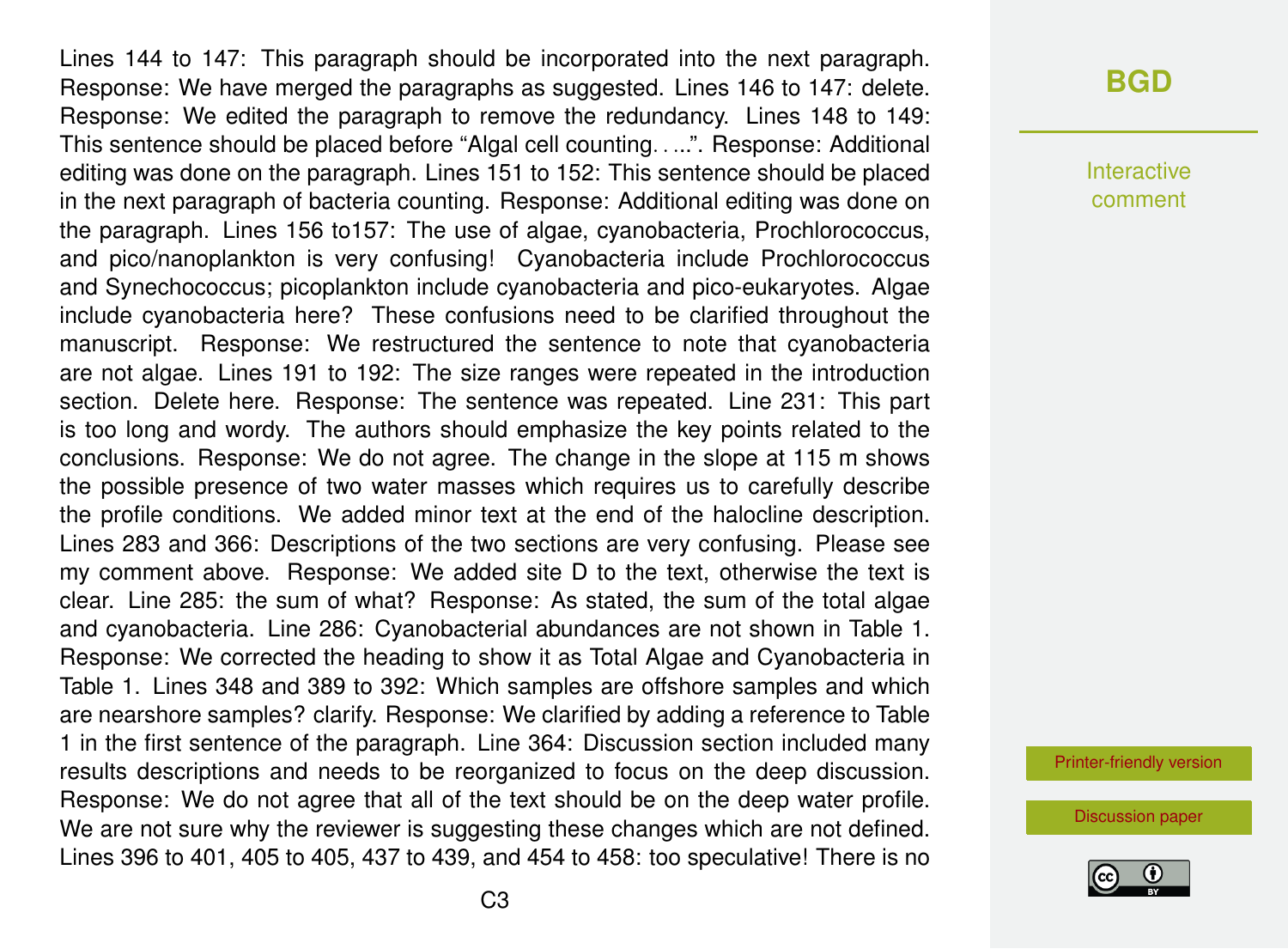supporting evidence. Only vertical distributions of parameters and regression analysis are not enough. Response: We have clearly stated the evidence for our interpretation of the data. What additional evidence could be collected? Perhaps the reviewer could provide us with some alternative interpretations of the data that we could add to the text. Additional statistical work on the dataset would not yield any significant results due to the small sample size in the site D profile. Lines 406 to 408: Is there overlap between biopolymers and TEP? If so, there is an internal correlation between them. The significance of regression analysis means nothing. Response: TEP consists of larger acidic polysaccharides and proteins as well as smaller molecules. Some of the TEP material occurs with the biopolymer fraction of NOM and many proteins are likely contained with the humic substances. The reason that there is a statistically significant relationship between p-TEP and the biopolymer fraction is the common occurrence of the polysaccharides. The statistical relationship is significant. Lines 431 to 432: The data are from the published paper? insert citations. Response: The references have been added. Lines 464 to 471: this part belongs to the result descriptions. Response: We do not agree. Table 1: give references; indicate what mean for total algae. Response: The references are given at the end of the table and correlated to the numbers. Table 2: Which kind of regression analysis? Which samples are nearshore and offshore samples respectively? Why do many p-values of <0.05 correspond to "N" (significant)? Response: The regression tests the relationship between the two parameters. The p-value used for determine of significance is a standard. Fig. 1: Site D is now shown. Response: This has been corrected. Fig. 2: what do a) and b) indicate? Response: The curve labelled a is for the analyses conducted at samples from sites A, B, and C. The b label was developed for site D. We have added text to the table to cover this issue. The a) and b) indicate the calibration curves used for the study. The reason for two calibration curves was: the alcian blue solution prepared for staining should be used for no more than 1 month, otherwise the alcian blue solution should be filtered with 0.2  $\mu$ m filters and a new calibration curve should be prepared. In this study, the execution period was more than 1 month, so two

## **[BGD](https://www.biogeosciences-discuss.net/)**

Interactive comment

[Printer-friendly version](https://www.biogeosciences-discuss.net/bg-2019-59/bg-2019-59-AC1-print.pdf)